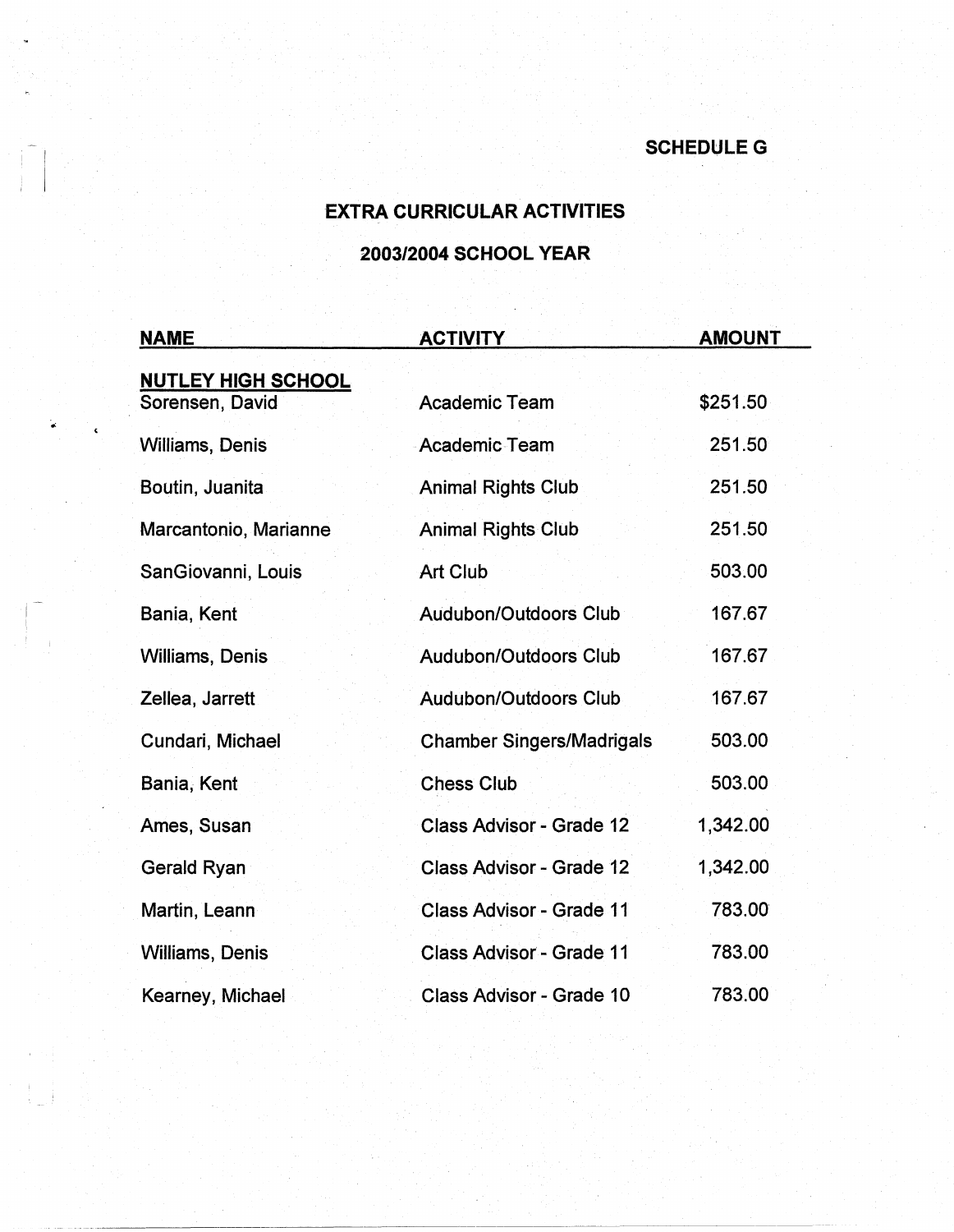| <b>NAME</b>                                   | <b>ACTIVITY</b>                | <b>AMOUNT</b> |
|-----------------------------------------------|--------------------------------|---------------|
| <b>NUTLEY HIGH SCHOOL</b><br>Santos, Jennifer | Class Advisor - Grade 10       | 783.00        |
| Piro, Joseph                                  | <b>Class Advisor - Grade 9</b> | 783.00        |
| Weiss, Jennifer                               | Class Advisor - Grade 9        | 783.00        |
| Tagliareni, Joseph                            | C.L.A.W.                       | 503.00        |
| Williams, Denis                               | <b>Debate Club</b>             | 503.00        |
| Williams, Denis                               | Film/Video Club                | 503.00        |
| Camarda, Patricia                             | <b>French Club</b>             | 503.00        |
| Camarda, Patricia                             | French National Honor Soc.     | 503.00        |
| Rosati, Christopher                           | <b>History Club</b>            | 503.00        |
| Romaglia, Sharon                              | <b>Human Relations Club</b>    | 503.00        |
| Bergen, Abigail                               | <b>Interact Club</b>           | 503.00        |
| Cicchino, Addolorato                          | <b>Italian Club</b>            | 503.00        |
| Cicchino, Addolorato                          | Italian National Honor Soc.    | 503.00        |
| Zellea, Jarrett                               | Jazz Band/Jazz Choir           | 503.00        |
| Delano, Christa                               | <b>Key Club</b>                | 167.67        |
| Hecht, Jennifer                               | <b>Key Club</b>                | 167.67        |
| Trainor, Patricia                             | Key Club                       | 167.67        |
| Violante, Ciro                                | Latin Club                     | 503.00        |
| Violante, Ciro                                | Latin Honor Society .          | 503.00        |
| Cofone, Paula                                 | Lighthouse Club                | 503.00        |

-2-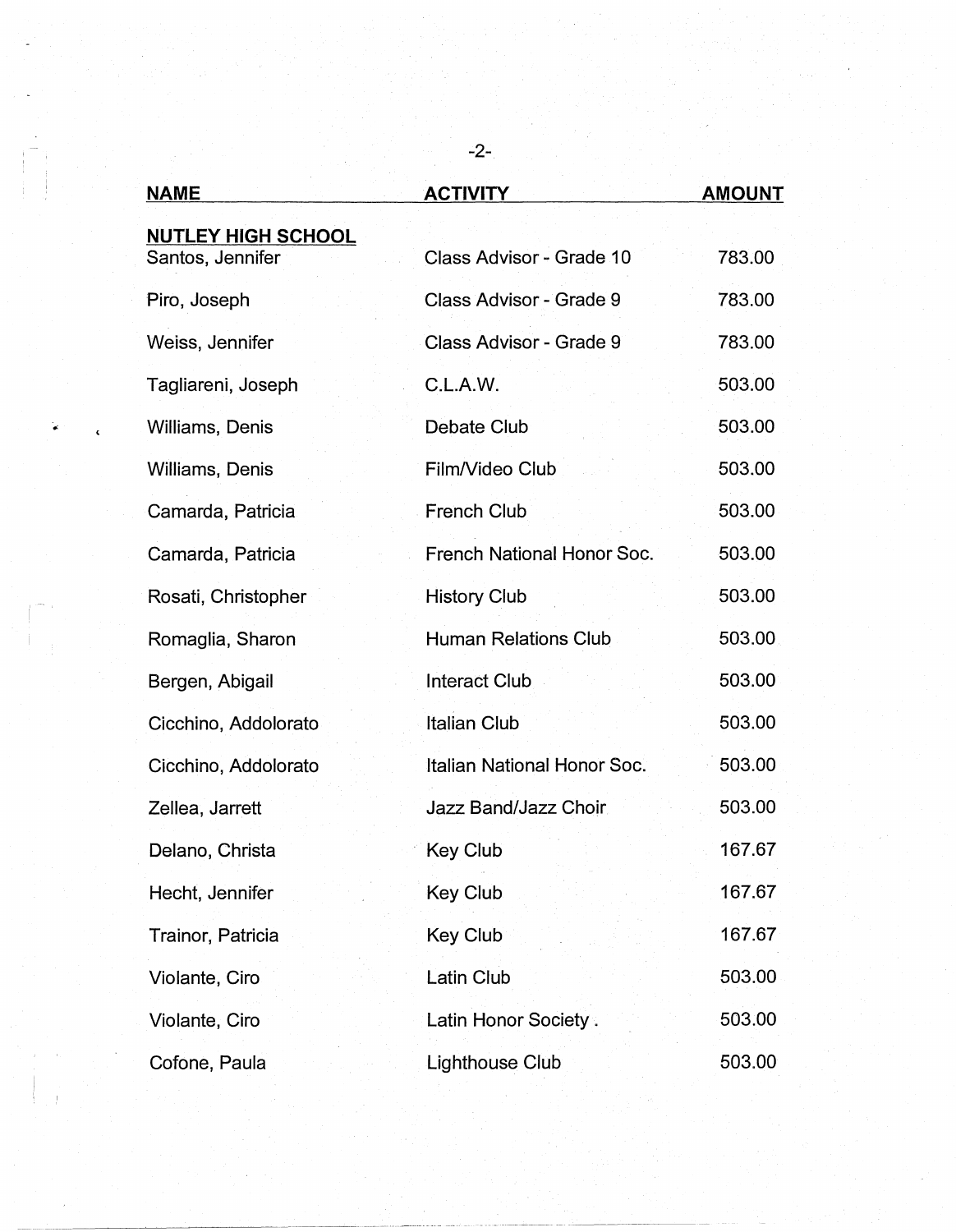| <b>NAME</b>                                    | <b>ACTIVITY</b>                    | <b>AMOUNT</b> |
|------------------------------------------------|------------------------------------|---------------|
| <b>NUTLEY HIGH SCHOOL</b><br>Bonadonna, Ronald | Maroon and Gray Newspaper          | 1,678.00      |
| Alboum, Elinor                                 | <b>Math Club</b>                   | 251.50        |
| Vivinetto, Rosemary                            | Math Club                          | 251.50        |
| Kelly, James                                   | Media Club                         | 503.00        |
| Camarda, Patricia                              | National Honor Society             | 783.00        |
| Koegel, Richard                                | <b>National Honor Society</b>      | 783.00        |
| Hecht, Jennifer                                | "New Slang" Literary Mag.          | 503.00        |
| Bonadonna, Ronald                              | S.A.D.D.                           | 251.50        |
| Rossillo, Cheryl                               | S.A.D.D.                           | 251.50        |
| Farkas, William                                | School-to-Career Club              | 503.00        |
| Rossillo, Cheryl                               | <b>Senior Benefit Director</b>     | 1,678.00      |
| Piro, Joseph                                   | Ski Club                           | 503.00        |
| Cundari, Michael                               | <b>Snowboard Club</b>              | 503.00        |
| Hill, Adrienne                                 | Spanish Club                       | 503.00        |
| Papaleo, Maria                                 | <b>Spanish National Honor Soc.</b> | 503.00        |
| Zellea, Jarrett                                | Stage Crew(2002/2003 SY)           | 783.00        |
| Zellea, Jarrett                                | Stage Crew(2203/2004 SY)           | 783.00        |
| David, Nicole                                  | <b>Student Council</b>             | 839.00        |
| Ryan, Gerald                                   | <b>Student Council</b>             | 839.00        |
| Cassilli, Lisa                                 | Study Buddies Club(HS/Rad.)        | 251.50        |
| Wood, Joyce                                    | Study Buddies Club(HS./Rad)        | 251.50        |

------------- ~-- -~~--- --~--- -----~

•

-3-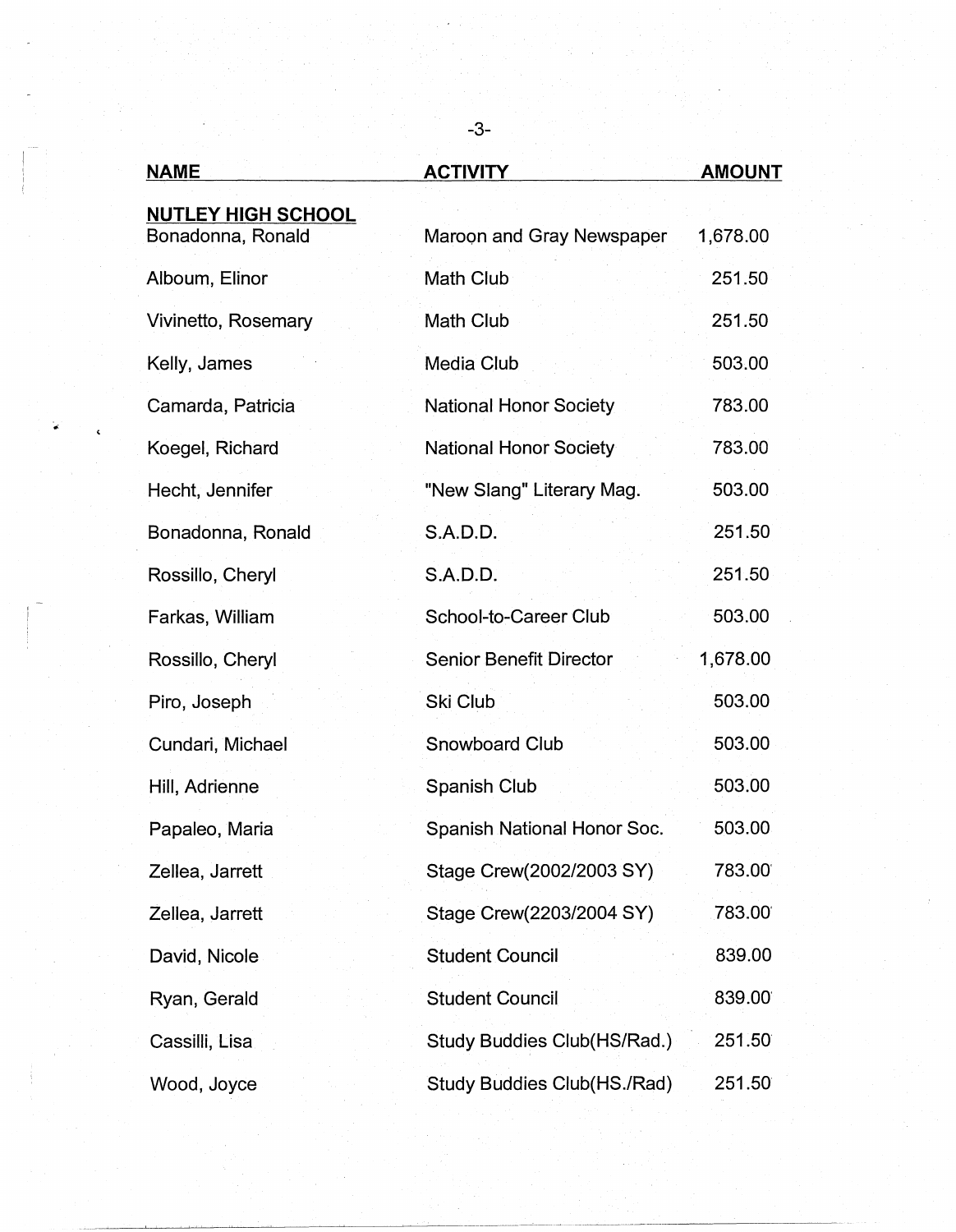|   | <b>NAME</b>                                 | <b>ACTIVITY</b>                  | <b>AMOUNT</b> |
|---|---------------------------------------------|----------------------------------|---------------|
|   | <b>NUTLEY HIGH SCHOOL</b><br>Cassilli, Lisa | Study Buddies Club(HS/Yan.)      | 251.50        |
|   | Wood, Joyce                                 | Study Buddies Club(HS/Yan.)      | 251.50        |
|   | Barretto, Wayne                             | Ultimate Frissbee Club(1/2 Year) | 251.50        |
|   | Card, Aurilla                               | <b>Winter Guard</b>              | 251.50        |
| € | Vitkovsky, John                             | <b>Winter Guard</b>              | 251.50        |
|   | Fisher, Linda                               | Yearbook(Exit)                   | 1,678.00      |
|   | McCrohan, Thomas                            | Yearbook(Exit)                   | 1,678.00      |
|   | Cioffi, Rose                                | Youth for Age                    | 503.00        |
|   |                                             |                                  |               |

## **FRANKLIN SCHOOL**

 $\mathbb{I}^{\mathbb{I}}$ 

| Bertuzzi, Joseph      | <b>Animal Groomers Club</b>                             | 167.67 |
|-----------------------|---------------------------------------------------------|--------|
| Masino, Gina Marie    | <b>Animal Groomers Club</b>                             | 167.67 |
| Yacullo, Alison       | <b>Animal Groomers Club</b>                             | 167.67 |
| Hill-Trovato, Hillary | <b>Animal Plantet Club</b>                              | 503.00 |
| Hill-Trovato, Hillary | Art League Video<br><b>Production Club</b>              | 727.00 |
| McPartland, Dennis    | Clarinet Ensemble, Saxophone &<br><b>Flute Ensemble</b> | 503.00 |
| Cundari, Michael      | <b>Concert Choir-FMS</b>                                | 895.00 |

-4-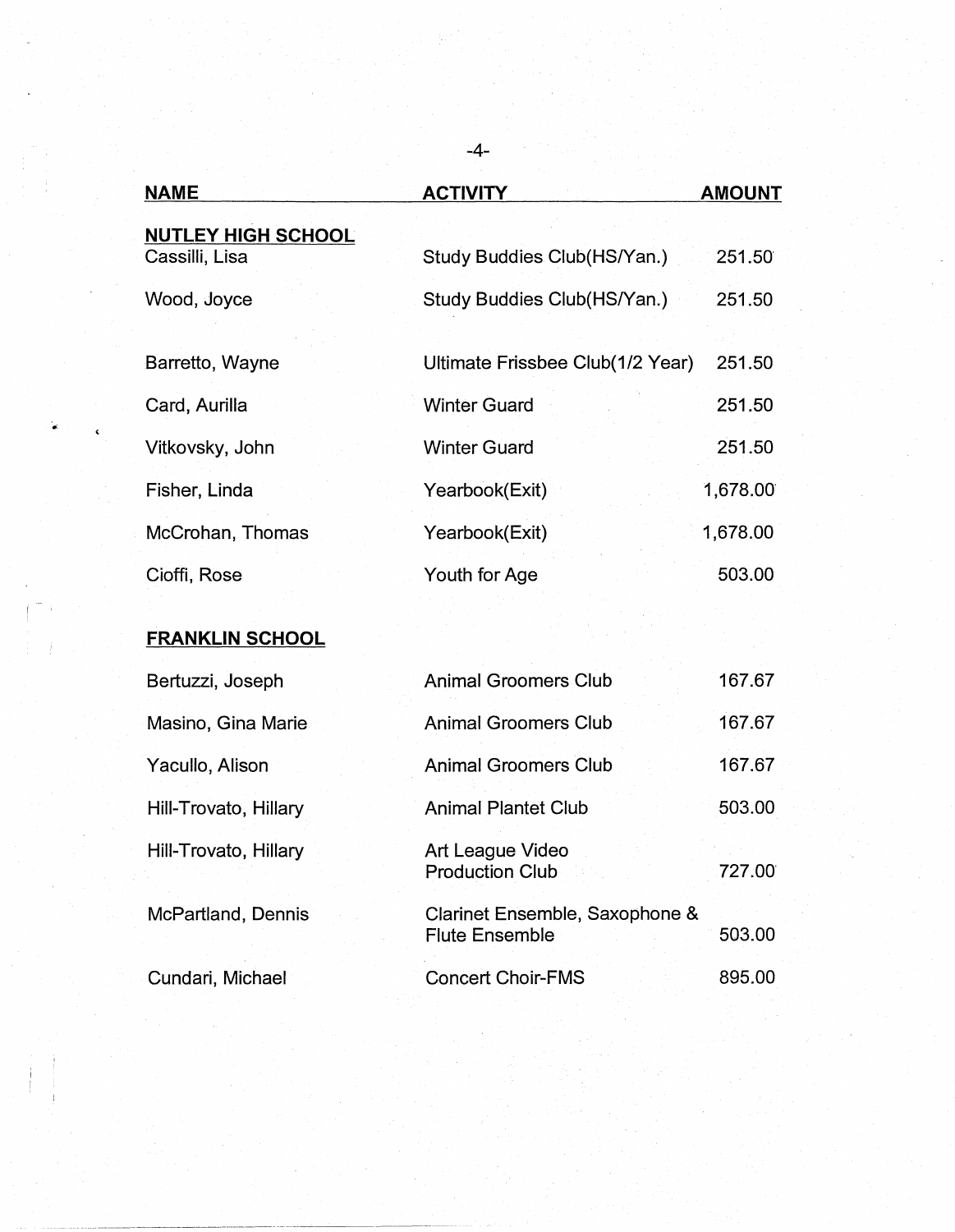| <b>NAME</b>                           | <b>ACTIVITY</b>                | <b>AMOUNT</b> |
|---------------------------------------|--------------------------------|---------------|
| <b>FRANKLIN SCHOOL</b><br>Kocum, Paul | Drama Club/Dance Club          | 1,062.00      |
| Chern, Christopher                    | <b>Football/Wrestling Club</b> | 503.00        |
| Egan, Tracy                           | Forensics & Debate Grades 7&8  | 251.50        |
| Meloni, Jacqueline                    | Forensics & Debate Grades 7&8  | 251.50        |
| Mc Partland, Dennis                   | F.M.S. Jazz Band               | 503.00        |
| Crowe, Nicole                         | F.M.S. Law & Justice Club      | 251.50        |
| Zoltowski, Veronica                   | F.M.S. Law & Justice Club      | 251.50        |
| Maniscalco, Lisa                      | F.M.S. Lego Builders           | 503.00        |
| Cundari, Michael                      | F.M.S. Madrigal Singers        | 503.00        |
| Crowe, Nicole                         | F.M.S. Press                   | 503.00        |
| Cappello, Joseph                      | F.MS. Ski Club                 | 503.00        |
| Kocum, Paul                           | F.M.S. Yearbook                | 895.00        |
| Sloan, Patricia                       | F.M.S. Yearbook                | 895.00        |
| Grant, Thomas                         | <b>Golf Club</b>               | 503.00        |
| Manganiello, Louis                    | <b>History Club</b>            | 251.50        |
| Saitta, Donna                         | <b>History Club</b>            | 251.50        |
| Schiavone, MaryLou                    | <b>Italian Club</b>            | 503.00        |
| Kocum, Paul                           | Let's Go to the Theatre        | 503.00        |
| Foglio, Nancy                         | Math Club                      | 251.50        |
| Raiser, Bethany Anne                  | Math Club                      | 251.50        |
| Bertuzzi, Joseph                      | Meteorology Club               | 503.00        |

•

-5-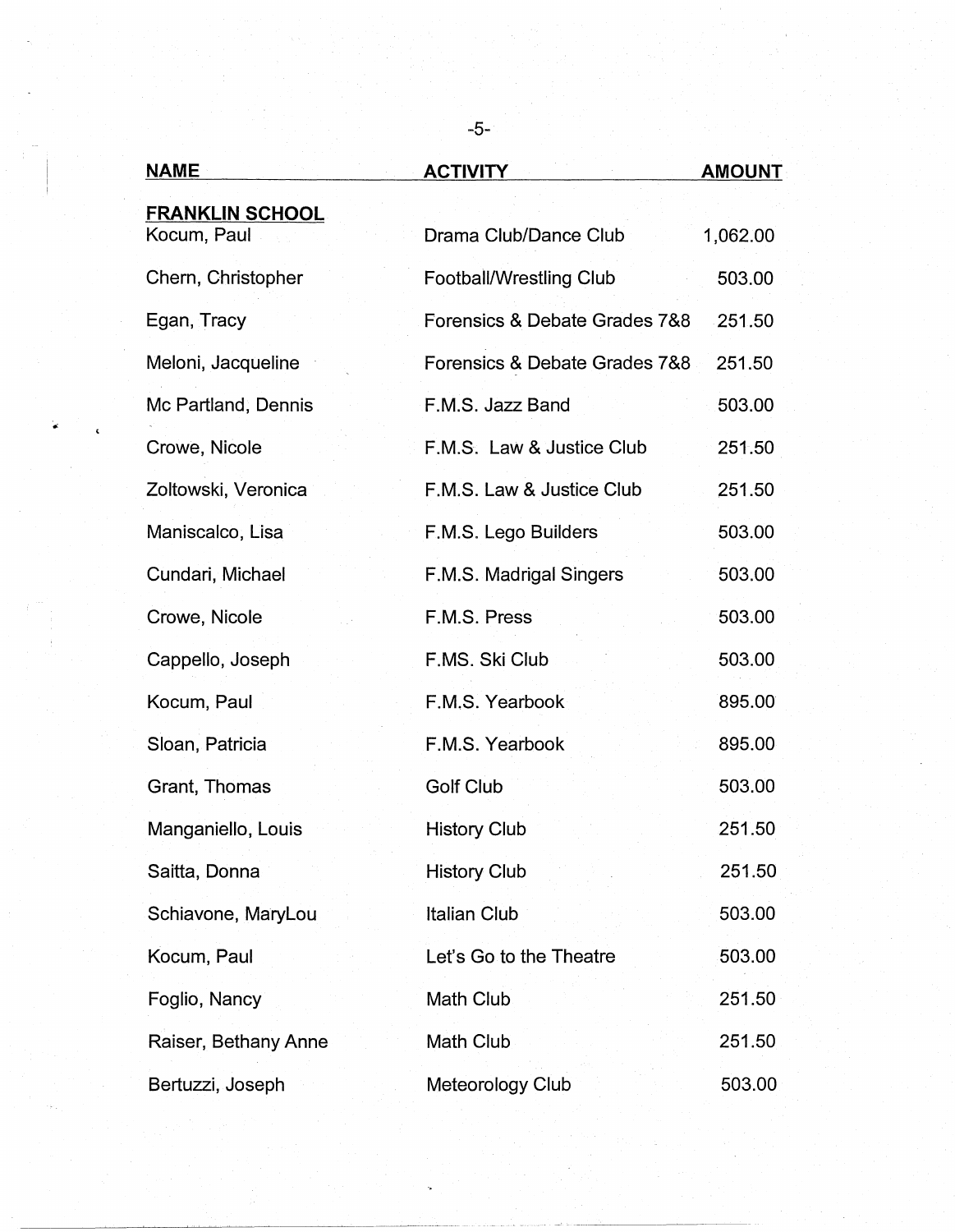| <b>NAME</b>                                  | <b>ACTIVITY</b>                                 | <b>AMOUNT</b> |
|----------------------------------------------|-------------------------------------------------|---------------|
| <b>FRANKLIN SCHOOL</b><br>McPartland, Dennis | <b>Percussion Ensemble</b>                      | 503.00        |
| Crowe, Nicole                                | Photography Club                                | 503.00        |
| Chern, Christopher                           | Spike(Volley Ball) Club                         | 503.00        |
| Cundari, Michael                             | <b>Stage Crew</b>                               | 503.00        |
| Cappello, Joseph                             | S.T.A.N.D. (Students Taking<br>A New Direction) | 503.00        |
| DeBonis, Cynthia                             | <b>Student Council</b>                          | 895.00        |
| Manganiello, Louis                           | <b>Student Council</b>                          | 895.00        |
| Maniscalco, Lisa                             | <b>Theatre Arts Club</b>                        | 503.00        |
| DeFilippis, Lillian                          | <b>The Student Link</b>                         | 503.00        |
| McPartland, Dennis                           | Wind Ensemble                                   | 503.00        |
|                                              |                                                 |               |
| <b>LINCOLN SCHOOL</b><br>Martin, Valerie     | <b>Animal Club</b>                              | 251.50        |
| Meyers. Florence                             | <b>Animal Club</b>                              | 251.50        |
| Pagana, Mary                                 | Art Club                                        | 503.00        |
| Berk, Grayce                                 | Battle of the Books Club                        | 251.50        |
| Parigi, Debra                                | Battle of the Books Club                        | 251.50        |
| Algieri, Kimberly                            | <b>Business Club</b>                            | 503.00        |
| Thunell, Nancy                               | <b>Color A Smile Club</b>                       | 503.00        |
| Pagana, Mary                                 | <b>Creative Talents Club</b>                    | 503.00        |
|                                              |                                                 |               |

-·--·------ -·---------------------

"'

-6-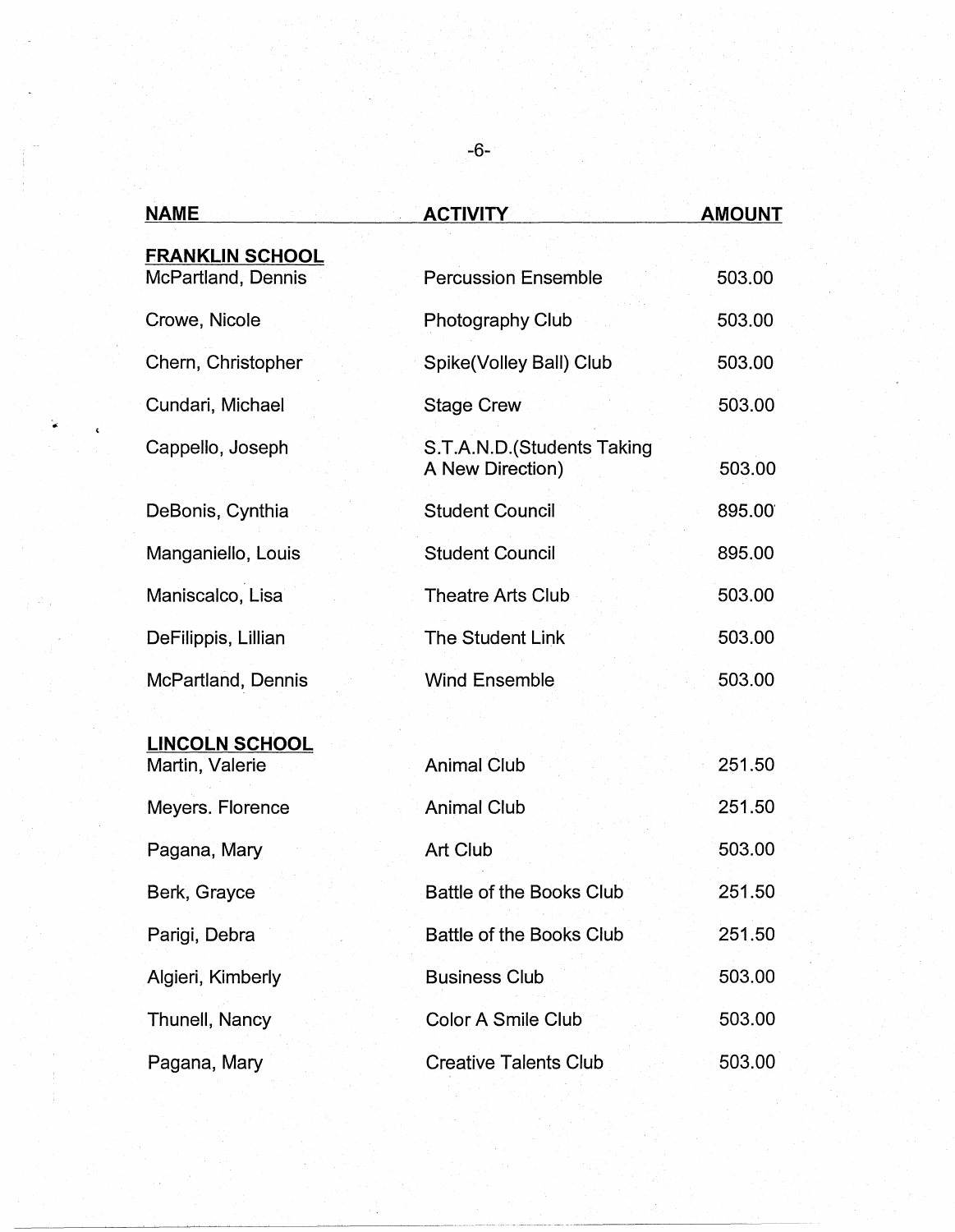| <b>NAME</b>                                        | <b>ACTIVITY</b>                                       | <b>AMOUNT</b> |
|----------------------------------------------------|-------------------------------------------------------|---------------|
| <b>LINCOLN SCHOOL CONT'D)</b><br>Osieja, Christina | CyberFair Club                                        | 100.60        |
| Griffin, Patricia                                  | Humanitarian Club-Help<br><b>Those Less Fortunate</b> | 503.00        |
| Osieja, Christina                                  | Hyperstudio                                           | 503.00        |
| Bender, Carol                                      | Lincolnaires                                          | 503.00        |
| Vlasakakis, Niki                                   | <b>Safety Patrols</b>                                 | 503.00        |
| Strus, Theresa                                     | <b>Starlet Baton Twirler-Gr.3</b>                     | 503.00        |
| Sorrentino, Lynn                                   | <b>Student Council</b>                                | 503.00        |
| Ferriol, Kenneth                                   | <b>Student Service Club</b>                           | 503.00        |
|                                                    |                                                       |               |
| <b>RADCLIFFE SCHOOL</b><br>Kahn, Gail              | <b>Animal Kindness Club</b>                           | 503.00        |
| Pace, Michael                                      | <b>Chess Club</b>                                     | 503.00        |
| Klem, Rachel                                       | Chorale                                               | 503.00        |
| Jernick, Jessica                                   | Color-A-Smile                                         | 503.00        |
| Osieja, Christina                                  | CyberFair Club                                        | 100.60        |
| Cullari, Carla                                     | <b>Human Relations Club</b>                           | 503.00        |
| Strumolo, Maria                                    | Jeopardy Club                                         | 503.00        |
| Kahn, Gail                                         | Peer Tutoring                                         | 251.50        |
| Szura, Nancy                                       | Peer Tutoring                                         | 251.50        |

•

-7-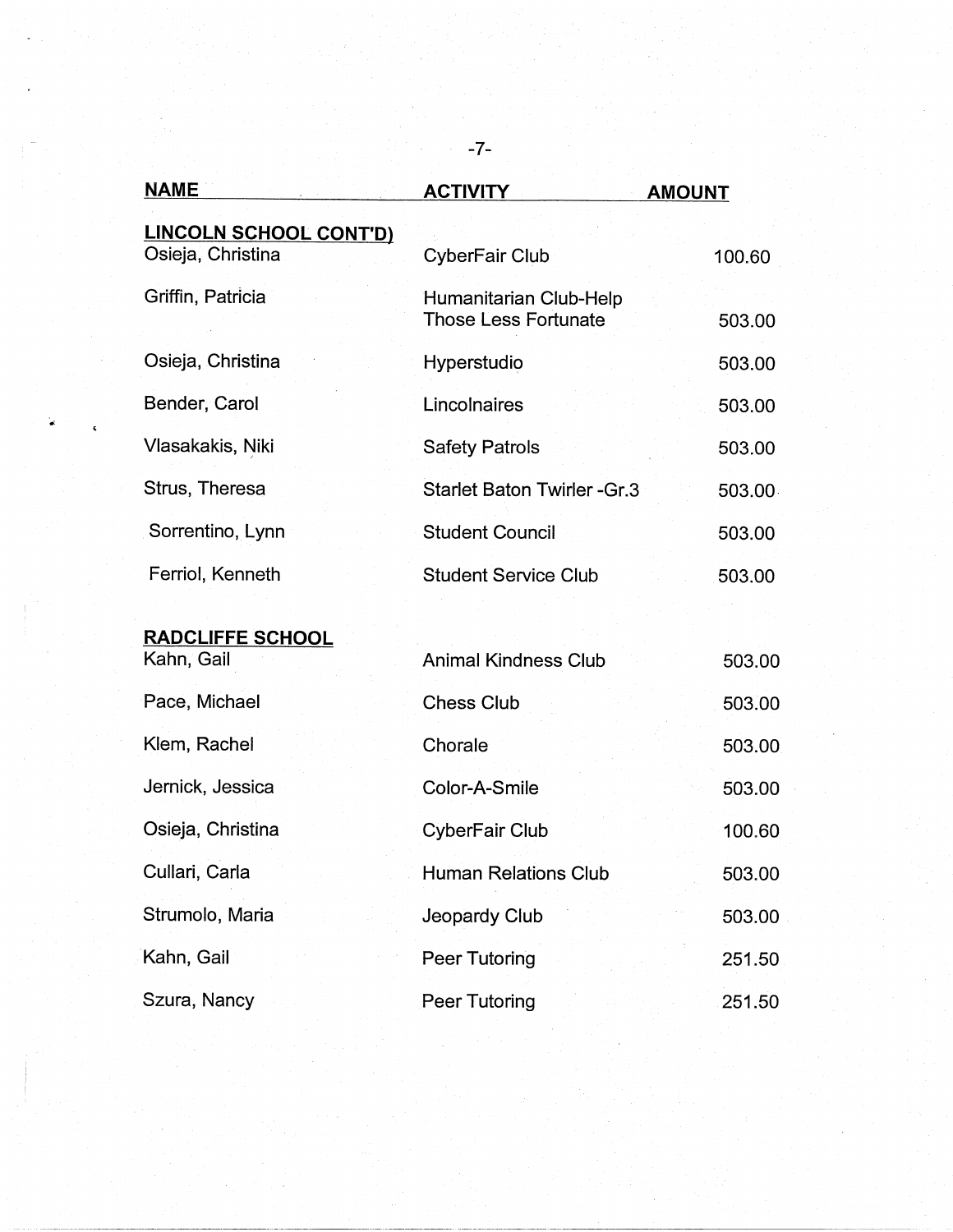|            | <b>NAME</b>                                         | <b>ACTIVITY</b>           | <b>AMOUNT</b> |
|------------|-----------------------------------------------------|---------------------------|---------------|
|            | <b>RADCLIFFE SCHOOL CONT'D</b><br>Szura, Nancy      | Safety/Classroom Patrols  | 503.00        |
|            | Napoli, Ellen                                       | <b>School Spirit Club</b> | 503.00        |
|            | Gambaro, Jainine                                    | <b>Student Council</b>    | 503.00        |
|            | Burns, Robyn                                        | <b>Weaving Club</b>       | 503.00        |
| $\epsilon$ | Moscaritola, Linda                                  | <b>Wildlife Club</b>      | 503.00        |
|            | <b>SPRING GARDEN SCHOOL</b><br>Siculietano, Phillip | <b>Bowling Club</b>       | 503.00        |
|            | Struble, Pamela                                     | Chorale                   | 503.00        |
|            | Thunell, Nancy                                      | Color-A-Smile Club        | 503.00        |
|            | Holly, Sheryl Lynn                                  | Co-operative Game Club    | 503.00        |
|            | Osieja, Christina                                   | CyberFair Club            | 100.60        |
|            | Walk, Louise                                        | Drama Club                | 503.00        |
|            | Baris, Noreen                                       | <b>Garden Club</b>        | 503.00        |
|            | Rizzuto, Rosann                                     | <b>Italian Club</b>       | 503.00        |
|            | Falco, Nancy                                        | Jeopardy Club             | 503.00        |
|            | Frannicola, Antoinette                              | Journalism                | 503.00        |
|            | Walk, Louise                                        | <b>Library Research</b>   | 503.00        |
|            | Holland, Doreen                                     | Military Fan Mail         | 503.00        |
|            | Puzio, Kristen                                      | Photography Club          | 503.00        |
|            | Cassie, Lori Ann                                    | <b>Safety Patrols</b>     | 503.00        |

-8-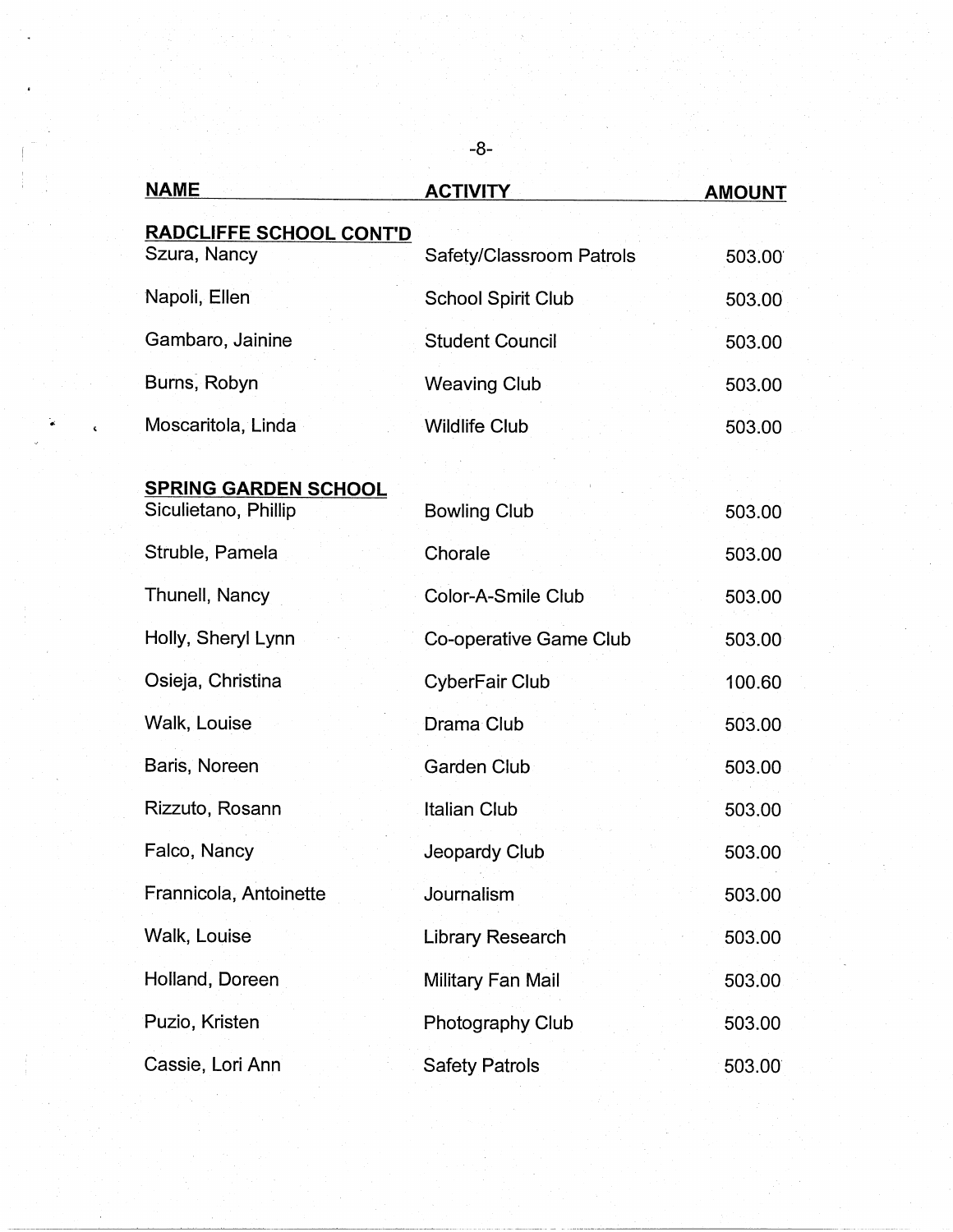|                    | <b>NAME</b>                                            | <b>ACTIVITY</b>             | <b>AMOUNT</b> |
|--------------------|--------------------------------------------------------|-----------------------------|---------------|
|                    | <b>SPRING GARDEN SCHOOL CONT'D</b><br>Ryder, Sally Ann | <b>Student Council</b>      | 503.00        |
|                    | <b>WASHINGTON SCHOOL</b><br>Laudadio, Anne             | Art Club- Washington School | 503.00        |
| $\hat{\mathbf{C}}$ | Bimbi, Kathleen                                        | <b>Chimettes</b>            | 503.00        |
|                    | Tibaldo, Joanne                                        | <b>Critical Thinking</b>    | 503.00        |
|                    | Osieja, Christina                                      | CyberFair Club              | 100.60        |
|                    | Sorensen, Jill                                         | <b>Human Relations Club</b> | 503.00        |
|                    | Andreula, Jeannette                                    | Page Turner's Club          | 503.00        |
|                    | Cerniglia, Kelli                                       | Peer Tutoring               | 503.00        |
|                    | DeLorenzo, Lenore                                      | <b>Puzzle Club</b>          | 503.00        |
|                    | Healy, Joyce                                           | Reader's Club               | 503.00        |
|                    | Murray, Walter                                         | <b>Safety Patrols</b>       | 503.00        |
|                    | Isabella, Patricia                                     | <b>Student Council</b>      | 503.00        |
|                    | Isabella, Patricia                                     | <b>Talent Show</b>          | 251.50        |
|                    | Rossi, Lisa                                            | <b>Talent Show</b>          | 251.50        |

-9-